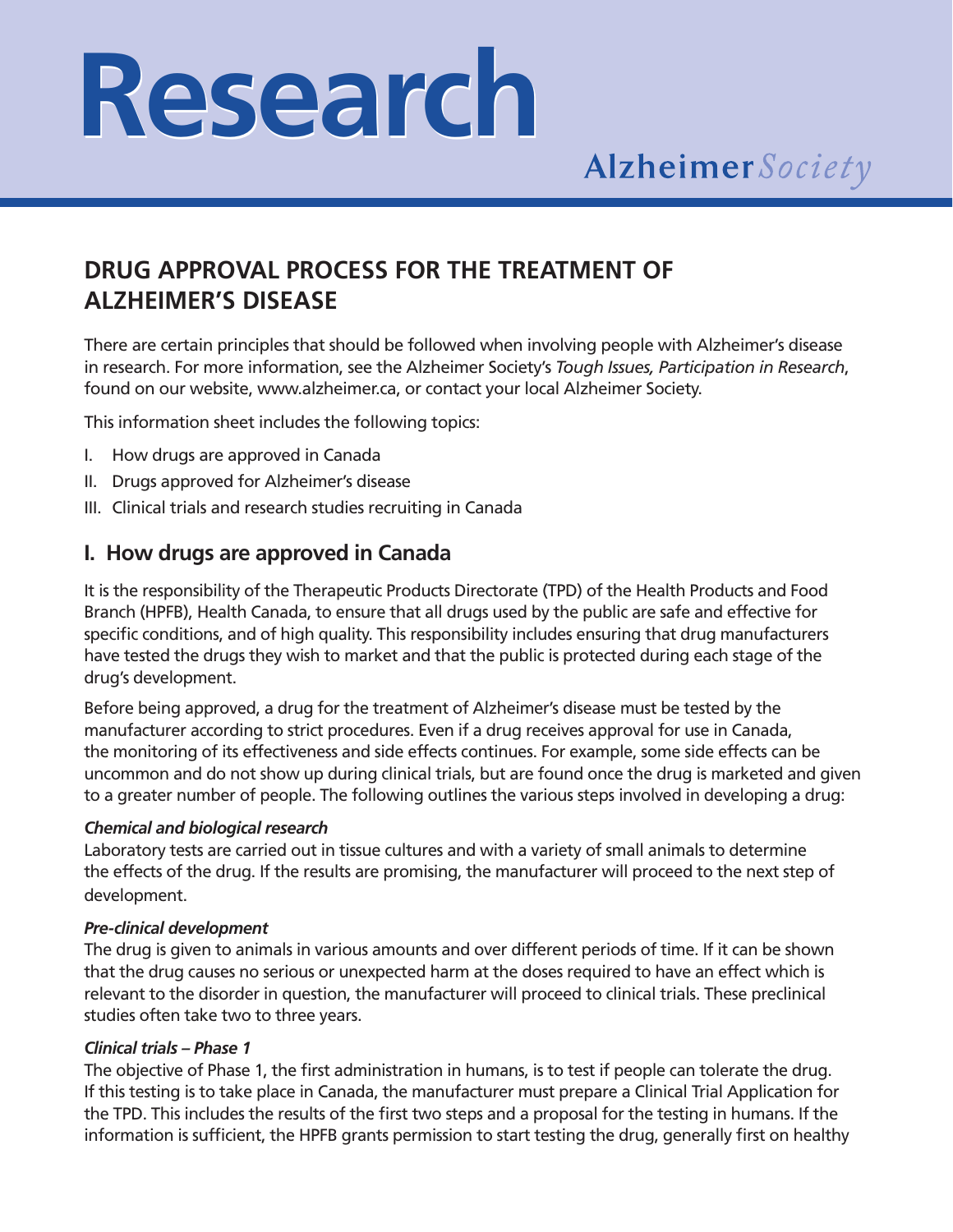volunteers. These trials typically consist of single doses given at one time, under carefully monitored conditions. This testing starts the process of identifying common side effects, as well as finding out how high the dosages can be before adverse side effects occur. Phase 1 studies generally take at least one year to complete. If they look promising, they go into Phase 2 trials.

#### *Clinical trials – Phase 2*

Phase 2 trials are carried out on people with Alzheimer's disease, who are usually otherwise healthy, with no other medical condition. Trials carried out in Canada must be approved by the TPD. In Phase 2, the objective of the trials is to continue to gather information on the safety of the drug and begin to determine its effectiveness. Trials are designed and carried out by highly qualified investigators with expertise in Alzheimer's disease. The drug is given for sufficient time to determine if it makes a difference, compared to people who are given another type of treatment. Side effects are identified and effective drug doses are determined. Usually it takes at least two years to obtain enough positive information to justify the much larger and more extensive Phase 3 trials.

#### *Clinical trials – Phase 3*

If the results from Phase 2 show promise, the drug manufacturer provides an updated Clinical Trial Application to the TPD for any Phase 3 trials, which will include Canadian sites. Hundreds or even thousands of people with Alzheimer's disease around the world will be involved, including those who have other medical conditions and those who are taking other medications. One group of patients receives the prospective treatment and a matching group receives a "placebo,'' a harmless inactive substance. It can take up to at least three years to find out if the treated group does better than the untreated one, and to confirm drug dosages which work without causing adverse side effects. If a drug successfully maintains its original promise right through to the end of the Phase 3 trial, it is submitted to the appropriate government agencies for their approval. Usually drugs are sent back for yet more study in Phase 4 trials on people with other medical conditions, in different age or sex categories. This phase may take another two to four years.

In summary, the treatment may be approved for administration by doctors approximately eight to ten years after human studies first began.

#### *New drug submission*

If the results from Phase 3 continue to be favourable, the drug manufacturer can submit a New Drug Submission (NDS) to the TPD. A drug manufacturer can submit a NDS regardless of whether the clinical trials were carried out in Canada. The TPD reviews all the information gathered during the development of the drug and assesses the risks and benefits of the drug. If it is judged that, for a specific patient population and specific conditions of use, the benefits of the drug outweigh the known risks, the HPFB will approve the drug by issuing a Notice of Compliance. The HPFB will also review and edit the Product Monograph submitted by the manufacturer. This document helps to ensure that the drug is used properly by providing physicians with the information they need.

For conditions that are life-threatening or cause severe impairment (such as Alzheimer's disease), the HPFB can authorize a drug manufacturer to market a drug with the condition that the drug manufacturer undertake additional studies to verify the drug's benefit. This authorization is a Notice of Compliance with condition (NOC/c). A NOC/c is given to an eligible drug which has demonstrated promising clinical effectiveness in clinical trials. The product must be of high quality and possess an acceptable benefit. The conditions include a requirement to closely monitor the drug for adverse reactions and to provide HPFB with regular updates. Once the conditions are met, the designation is removed.

#### *How to obtain a drug before it is approved*

The HPFB can approve the release of a drug under the Special Access Program. Some drugs being investigated for the treatment of Alzheimer's disease may be obtained through this program. The individual's physician should contact the HPFB or the drug manufacturer directly to obtain information about access.